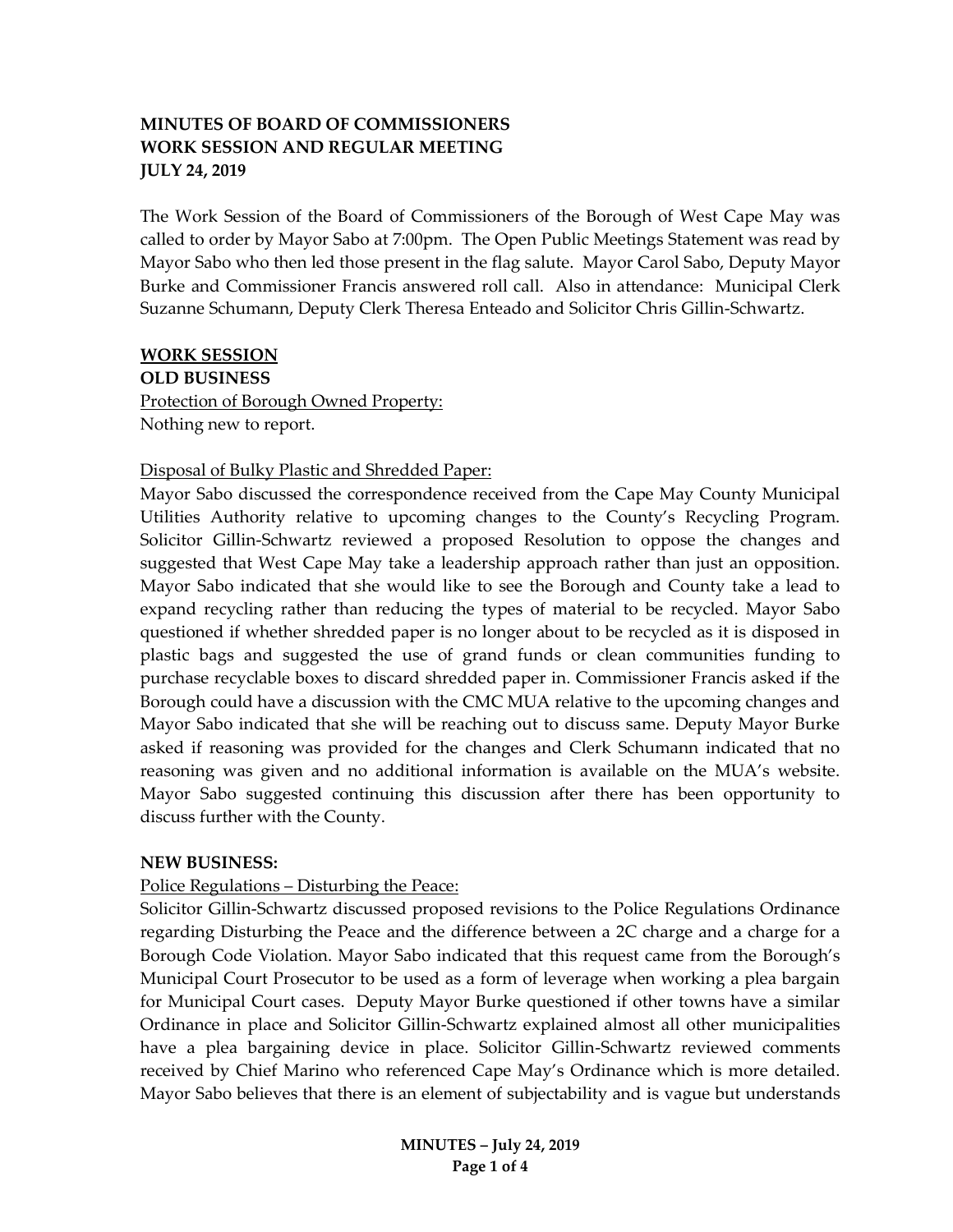the request from the Municipal Prosecutor. Solicitor Gillin-Schwartz stated that it is legally enforceable with standards and can be a standalone enforceable charge and is at the discretion of Code Enforcement and/or the Police to enforce. Commissioner Francis asked if the Borough has a nuisance code and also asked the number of times that a disturbing the peace ordinance has been used in municipalities. Solicitor Gillin-Schwartz indicated that the Borough has a noise ordinance and a property maintenance code and stated that Ordinances for disturbing the peace are frequently used. Deputy Mayor Burke spoke of instances where the situation may be an annoyance on purpose. Commissioner Francis asked if warnings would be issued prior to violations being issued. Clerk Schumann asked Solicitor Gillin-Schwartz to confirm that fines from Borough Code violations are kept in the Borough while fines from 2C Violations are distributed to the State. Solicitor Gillin-Schwartz mentioned that there may be some issued but it is a practical approach and is confident in the enforcement options. Solicitor Gillin-Schwartz will amend the Ordinance as discussed for introduction on August  $14<sup>th</sup>$ . Mayor Sabo stated that she intends to have a further conversation with the Municipal Prosecutor relative to the use of this Ordinance.

#### Solid Waste Regulations:

Solicitor Gillin-Schwartz stated that the Borough's Solid Waste Ordinance is out of date with some revisions which need to be made. Solicitor Gillin-Schwartz reviewed the proposed changes which were agreed upon by the Commissioners. It was suggested that the Ordinance wait to be introduced until after further conversations with the CMC MUA regarding the upcoming changes to their recycling program.

#### Resident Concerns - 296 S. Broadway:

Solicitor Gillin-Schwartz reviewed correspondence received by Mr. and Mrs. Martin regarding a parking space in front of their home. Engineer Roberts visited the property and indicated that parking spaces cannot be within 25' from the curbline intersection of the two streets and that appears that the parking space in question is beyond 25' from the intersection. Therefore, the parking space is a legal space. Mr. Roberts further stated that this particular intersection does not present a dangerous situation and that the issues here would be speed along Broadway and attentiveness of drivers and cyclists. Solicitor Gillin-Schwartz reviewed the proposed response to the Martin's on behalf of the Borough and the Commissioners agreed on the response which will be sent out by Solicitor Gillin-Schwartz's office.

#### **PUBLIC PORTION:**

No public comment.

The Work Session concluded at 7:38pm.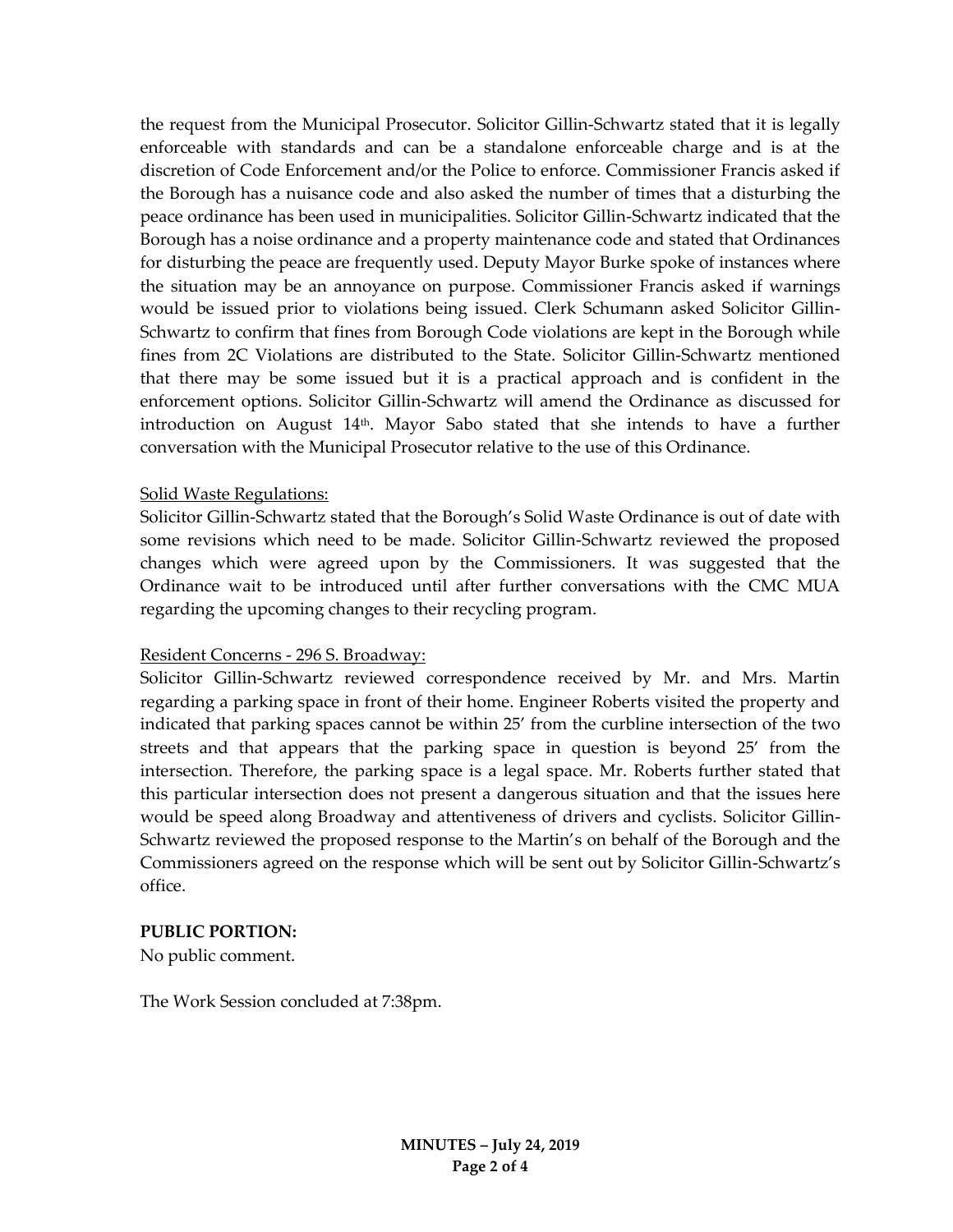# **REGULAR MEETING CONSENT AGENDA**

*Upon reviewing the Consent Agenda, Mayor Sabo discussed the details of Ordinance 563-19 which will provide for various street improvements and the roof replacement to Borough Hall.* 

*In regards to Resolution 132-19, Mayor Sabo stated that the tax rate is decreasing from 1.265 in 2018 to 1.254 in 2019. Mayor Sabo credited the Borough's Finance Department for their good fiscal work.*

On motion of Commissioner Francis, seconded by Deputy Mayor Burke, the following Consent Agenda was unanimously approved on roll call vote.

## Minutes:

| July 10, 2019 Work Session and Regular Meeting |
|------------------------------------------------|
| July 10, 2019 Closed Session                   |

Ordinances for Introduction and Publication:

569-19 Bond Ordinance Providing for Various Capital Improvements in and by the Borough of West Cape May, in the County of Cape May, New Jersey, Appropriating \$1,381,920 Therefor and Authorizing the Issuance of \$1,325,424 Bonds or Notes of the Borough to Finance Part of the Cost Thereof

Resolutions:

| 129-19 | Final Release of Performance Bond for Block 32, Lot 3, West Sunset Retail |
|--------|---------------------------------------------------------------------------|
|        | LLC (Bashaw/Wright)                                                       |
| 130-19 | Reappointment of Municipal Clerk with Tenure, Suzanne Schumann            |
| 131-19 | Approving Catering Permits – Chamberlain Hospitality Group, Inc.          |
| 132-19 | Extending Grace Period for Interest Payment on Tax Bills                  |
| 133-19 | <b>Bill Payment</b>                                                       |
|        |                                                                           |

## **NON-CONSENT AGENDA**

Ordinances for Second Reading and Public Hearing: NONE

Resolutions: **NONE**